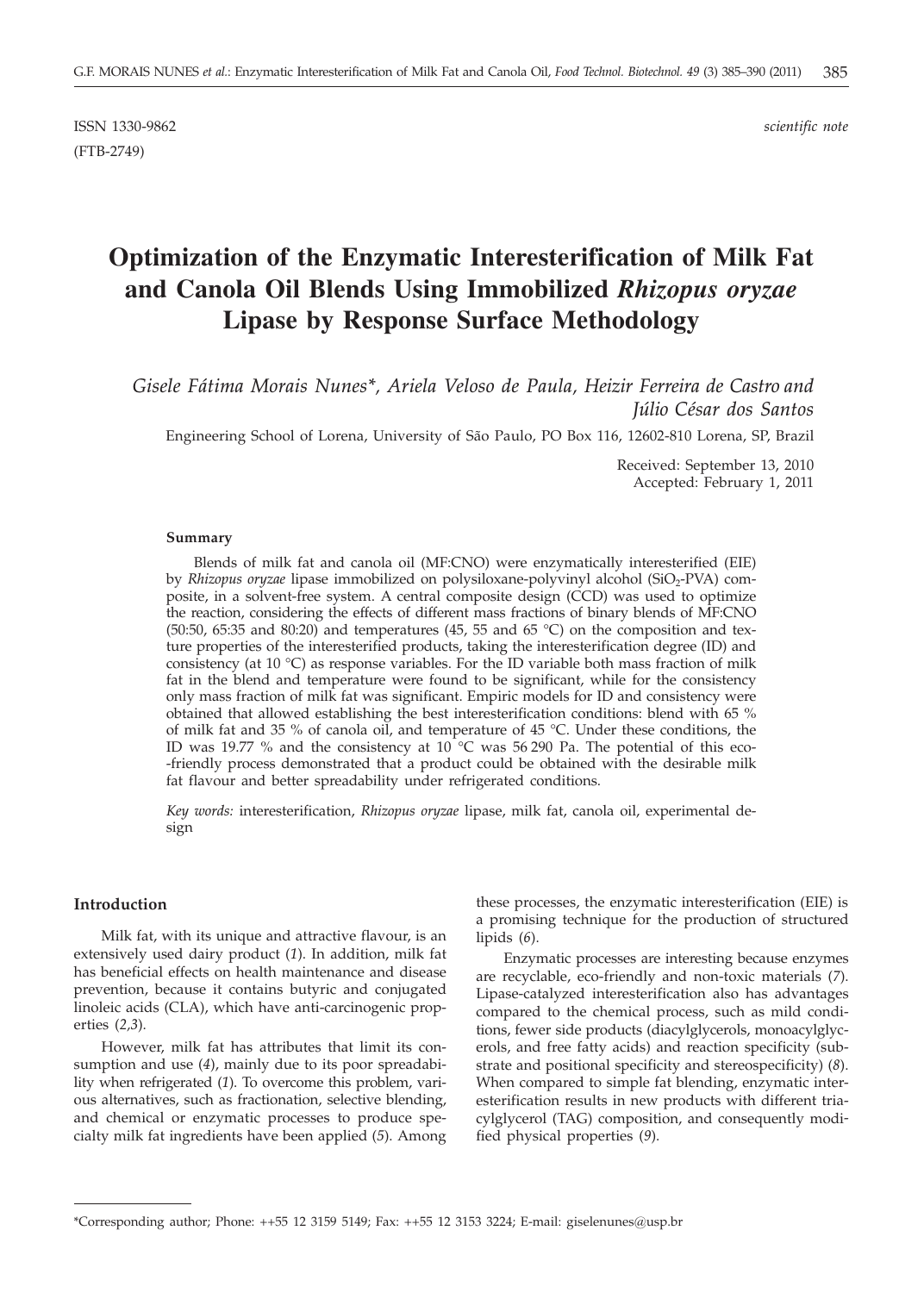Interesterification of milk fat has been carried out with immobilized lipases, in both solvent and solvent--free systems, in a batch-type reactor or a continuous packed-bed reactor, at temperatures from 37 to 80 °C, with binary blends using vegetable oils (*10*).

In the present work, milk fat and canola oil blends were enzymatically interesterified in solvent-free systems, using the *Rhizopus oryzae* lipase immobilized in polysiloxane-polyvinyl alcohol (SiO<sub>2</sub>-PVA), to assess the effect of different proportions of milk fat mass and different temperatures on the composition as well as texture properties of the obtained product. The objective is to develop a process with a potential to obtain a more spreadable product under domestic refrigeration conditions, which maintains the characteristics of milk fat but with a lower content of saturated fats and enriched with essential fatty acids.

The chosen lipase was a commercially available food- -grade enzyme, previously selected as suitable to mediate this kind of reaction  $(11)$ . The carrier SiO<sub>2</sub>-PVA has been used to immobilize lipases from different sources with promising results in the synthesis of monoacylglycerols, biodiesel and structured lipids (*12*,*13*). Considering the nutritional properties, canola oil was used because it contains a suitable proportion of essential fatty acids  $\omega$ -6 and  $\omega$ -3 (2:1), respectively (14).

## **Material and Methods**

#### *Materials*

A commercial food-grade lipase from *Rhizopus oryzae* (L036P, Biocatalysts, Cardiff, UK) in a crude form was used without further purification.

Milk fat was obtained from commercial butter (Aviação™ without salt, purchased in a local market, Brazil). The butter was totally melted at 50–60  $^{\circ}$ C in a microwave oven, followed by centrifugation (1900×*g* for 10 min) to separate the aqueous phase. Commercial canola oil (Liza, purchased in a local market, Brazil) was used. Tetraethoxysilane (TEOS) and polyvinyl alcohol (PVA,  $M_r$ = 88 000) were acquired from Aldrich Chemical Co. (Milwaukee, WI, USA). Hydrochloric acid (minimum 36 %), ethanol (minimum 95 %) and polyethylene glycol (PEG 1500 g/mol) were supplied by Synth (São Paulo, Brazil). All the other reagents were of analytical grade.

# *Support synthesis, activation and immobilization procedure*

The polysiloxane-polyvinyl alcohol  $(SiO<sub>2</sub>-PVA)$  hybrid matrix was prepared by sol-gel technique (*11*). The resulting  $SiO<sub>2</sub>-PVA$  particles were neutralized with 0.1 M KOH solution at 1:15 (solid:liquid) ratio, under agitation for 30 min. The material was then washed with distilled water and phosphate buffer (0.1 M, pH=7.0). Then, the particles were dried at 60 °C for 24 h and used to immobilize *Rhizopus oryzae* lipase by physical adsorption according to the methodology described by de Paula *et al*. (*11*). The immobilized derivative displayed average hydrolytic activity of (4890±322) U/g and moisture content of about 10 % by mass. One activity unit (U) was defined as the mass of enzyme (dry basis) that liberates  $1 \mu$ mol

of free fatty acid per minute under assay conditions, using olive oil as a substrate, as described elsewhere (*11*).

#### *Interesterification of milk fat with canola oil*

Batch interesterification reactions were performed under inert nitrogen atmosphere in cylindrical glass reactors (80 mL), containing 40 g of milk fat and canola oil blends. The reaction medium was incubated with immobilized derivative on  $SiO<sub>2</sub>$ -PVA at fixed loading of 500 U/g of reaction medium. All assays were carried out under magnetic stirring (200 rpm) for 48 h.

## *Statistical design*

The mass fractions of raw materials in the blend and temperatures were adjusted according to the central composite design (CCD) as shown in Table 1. The response variables were interesterification degree (ID) and consistency (at  $10^{\circ}$ C).

Table 1. Experimental ranges and levels of the independent variables according to the central composite design

| Independent                   | Symbol | Range and levels |    |    |  |
|-------------------------------|--------|------------------|----|----|--|
| variable                      |        |                  |    |    |  |
| Temperature/ $\rm{^{\circ}C}$ |        | 45               | 55 | 65 |  |
| $w$ (milk fat)/%              |        |                  | 65 |    |  |

A multiple regression model was applied to the response variables. The softwares STATISTICA (v. 5.0, Stat-Soft, Inc., Tulsa, OK, USA) and Design–Expert (v. 6.0.6, Stat-Ease, Inc., Minneapolis, MN, USA) were used to evaluate the effects of the independent variables (ID and consistency), to generate coefficients for the models and to assess their significant levels, determination coefficients and variance analysis.

#### *Triacylglycerol (TAG) composition*

TAGs of the non-interesterified (NIE) blends and enzymatically interesterified (EIE) products were analyzed by gas chromatography using a Varian CP 3800 chromatograph (Varian, Inc., Palo Alto, CA, USA) equipped with a flame-ionization detector and 3 % OV1 Silpt- -WBM 100/120 mesh in Silco Var packed column (Restek, Frankel Commerce of Analytic Instruments Ltda, SP, Brazil). Nitrogen was used as the carrier gas with a flow rate of 40 mL/min. The detector and injector temperatures were 350 and 370 °C, respectively. The column temperature was first set to 80  $\degree$ C for 1 min and then programmed at 50 °C/min to 210 °C, which was kept constant for 1 min. After that, the column temperature was programmed at  $6 \degree C$ /min to 340  $\degree C$  and kept constant for 2 min. The injection volume was  $1 \mu L$ . Before injection, samples were diluted in hexane, and tetradecane was used as internal standard. The chromatograms were processed using the software Galaxie Chromatography Data System, v. 1.9 (Agilent Technologies, Inc., Santa Clara, CA, USA). For the determination of TAG calibration curve, milk fat standard of the Community Bureau of Reference Materials (*15*) was used. The groups of TAGs were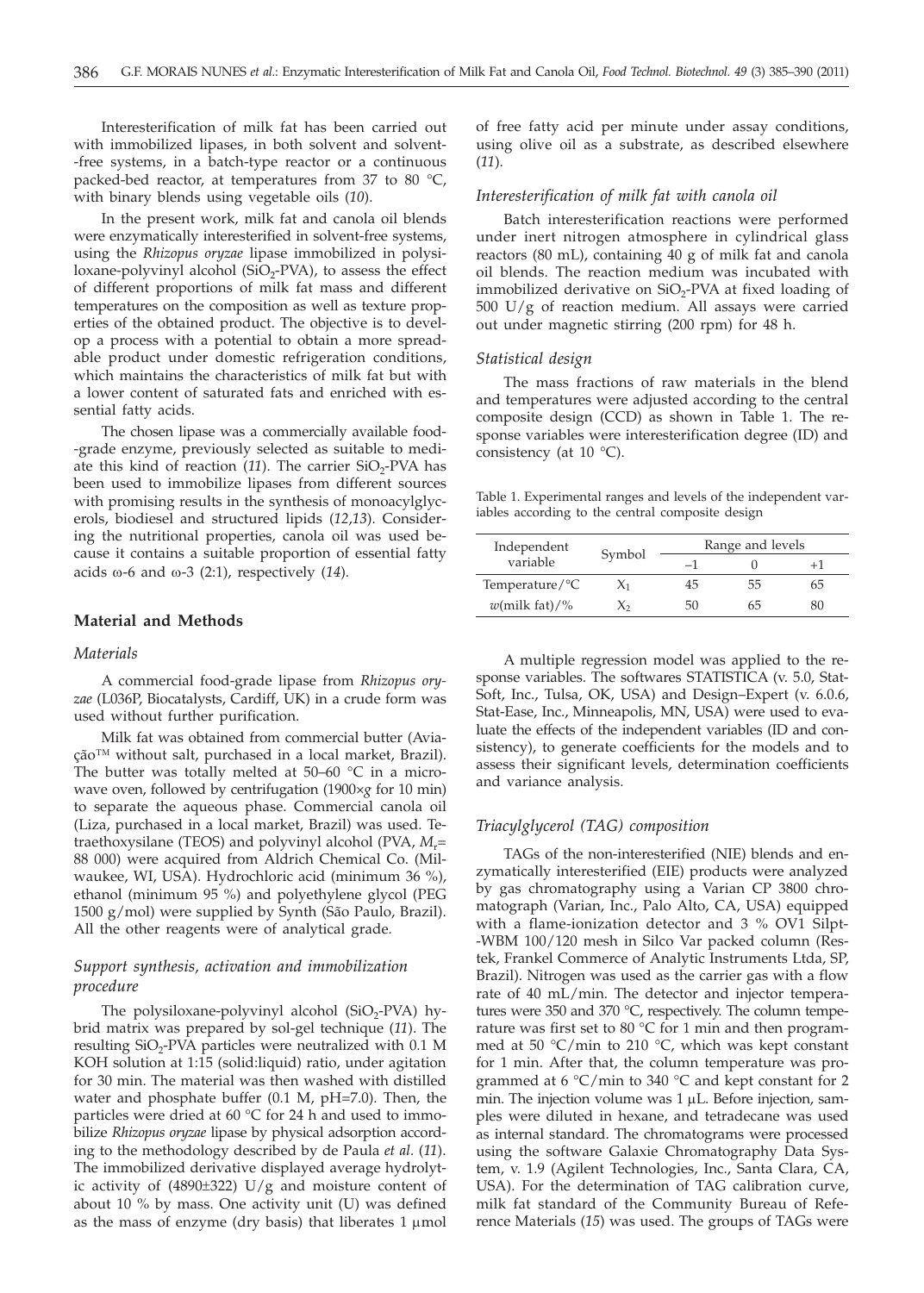identified by carbon number (CN), *i.e.* the total number of acyl-C atoms within the triglyceride.

# *Interesterification degree*

The interesterification degree (ID) was defined according to the following equation (*16*):

$$
ID/\% = \frac{\Sigma (TAG_{I_t} - TAG_{I_0})}{\Sigma TAG_{D_0}}
$$

where  $TAG_{I}$  is the fraction (% by mass) of triacylglycerols which increased during the reaction,  $TAG<sub>D</sub>$  is the fraction (% by mass) of triacylglycerols, which decreased during the reaction, subscripts t and 0 represent the fractions of TAG at a given reaction time and at the beginning of the reaction, respectively.

#### *Consistency tests*

The consistency of the NIE blends and EIE products was determined using a texture analyzer (model QTS- -25) controlled by the TexturePro software (v. 2.1, Brookfield, Middleboro, MA, USA). Samples were heated in a microwave oven (50–60 °C) for the fusion of the crystals, and conditioned in cubic silicone moulds (15.6 mL) for 48 h at 10 °C. For the consistency analysis a probe TA15 was used corresponding to an acrylic cone with the angle of 45° (*16,17*). The consistency tests were performed under the following conditions: total of cycles 1; distance 10 mm, speed 120 mm/min, time 5 s, determination of the force in compression. Consistency was calculated as yield value according to the equation proposed by Haighton (*18*) and the results were expressed in Pa.

# **Results and Discussion**

The interesterification degree (ID) and consistency values for EIE products are shown in Table 2. The ID varied from 16.78 to 24.77 % and the highest value was obtained for the medium containing the lowest milk fat fraction (MF:CNO=50:50 blend), while the lowest value was obtained using MF:CNO=80:20 blend. Concerning

the values of consistency, which are inversely associated with the spreadability perception, the highest (188 091.5 Pa) and lowest (0 Pa) were obtained for MF:CNO=80:20 and 50:50 blends, respectively. Values equal to zero (runs 3 and 4) indicated that this property of EIE product could not be detected since the samples were fluid at the analyzed temperature (10  $^{\circ}$ C).

In comparison with NIE blends, the highest reductions in the consistency values of 88 % (run 10) and 100 % (runs 3 and 4) were verified for interesterified products obtained using the MF:CNO=50:50 blend, while the product obtained using the MF:CNO=80:20 blend showed the lowest decrease in this response variable, from 26 % (run 8) to 43  $\%$  (run 2). For products using the MF:CNO= 65:35 blend, the decrease varied from 32 % (run 11) to 80 % for runs at centre points (runs 5 and 7). Similar behaviour was observed by de Paula *et al.* (*13*) in the interesterification of different milk fat and soybean oil blends.

As shown in Table 3, only the main effects of the independent variables were significant for ID. The positive and negative sign of the effects indicated that the value of this response variable was high for higher temperatures and lower fractions of milk fat. Regarding the consistency, the main and quadratic effects for the fractions of milk fat were significant and this response value was not significantly affected by the temperature. The positive and negative sign of the effects indicate that the value of this response variable was high for higher fractions of milk fat.

To optimize the interesterification reactions, regression analysis was performed to fit the response variables as a function of the experimental data. The models shown in Eqs. 2 and 3 represent the ID  $(Y_1)$  and consistency  $(Y_2)$  as a function of  $X_1$  (coded value for temperature) and  $X_2$  (coded value for mass fraction of milk fat), respectively. Only coefficients correspondent to significant effects were considered.

$$
Y_1 = 20.42 + 1.92 \cdot X_1 - 2.04 \cdot X_2 \tag{2}
$$

$$
Y_2 = 49229.38 + 84010.17 \cdot X_2 + 35761.45 \cdot X_2^2 \qquad \qquad /3/
$$

|     |          | Coded variables | Experimental conditions        |                        |                     | Consistency/Pa               |             | Decrease in                              |
|-----|----------|-----------------|--------------------------------|------------------------|---------------------|------------------------------|-------------|------------------------------------------|
| Run | $X_1$    | $X_2$           | Temperature<br>$\rm ^{\circ}C$ | $w$ (milk fat)<br>$\%$ | ID<br>$\frac{0}{6}$ | Initial value<br>(NIE blend) | EIE product | consistency<br>value after<br>reaction/% |
|     |          | $+$             | 45                             | 80                     | 16.78               | 254874.80                    | 174068.0    | 32                                       |
| 2   | $+$      | $^{+}$          | 65                             | 80                     | 20.39               | 254874.80                    | 144844.0    | 43                                       |
| 3   |          |                 | 45                             | 50                     | 19.49               | 23928.23                     | $\theta$    | 100                                      |
| 4   | $^{+}$   |                 | 65                             | 50                     | 24.77               | 23928.23                     | $\theta$    | 100                                      |
| 5   | $\theta$ | $\overline{0}$  | 55                             | 65                     | 21.73               | 121602.50                    | 22849.5     | 81                                       |
| 6   | $\theta$ | $\overline{0}$  | 55                             | 65                     | 18.00               | 121602.50                    | 73844.1     | 39                                       |
| 7   | $\Omega$ | $\theta$        | 55                             | 65                     | 19.19               | 121602.50                    | 23928.2     | 80                                       |
| 8   | $\Omega$ | $+$             | 55                             | 80                     | 17.24               | 254874.80                    | 188091.5    | 26                                       |
| 9   | $^{+}$   | $\theta$        | 65                             | 65                     | 23.62               | 121602.50                    | 42658.9     | 65                                       |
| 10  | $\theta$ |                 | 55                             | 50                     | 22.38               | 23928.23                     | 2942.0      | 88                                       |
| 11  |          | 0               | 45                             | 65                     | 21.01               | 121602.50                    | 82866.2     | 32                                       |

Table 2. Experimental matrix for interesterification degree (ID) and consistency (at 10 °C) with coded and actual values of independent variables temperature  $(X_1)$  and mass fraction of milk fat  $(X_2)$  according to the central composite design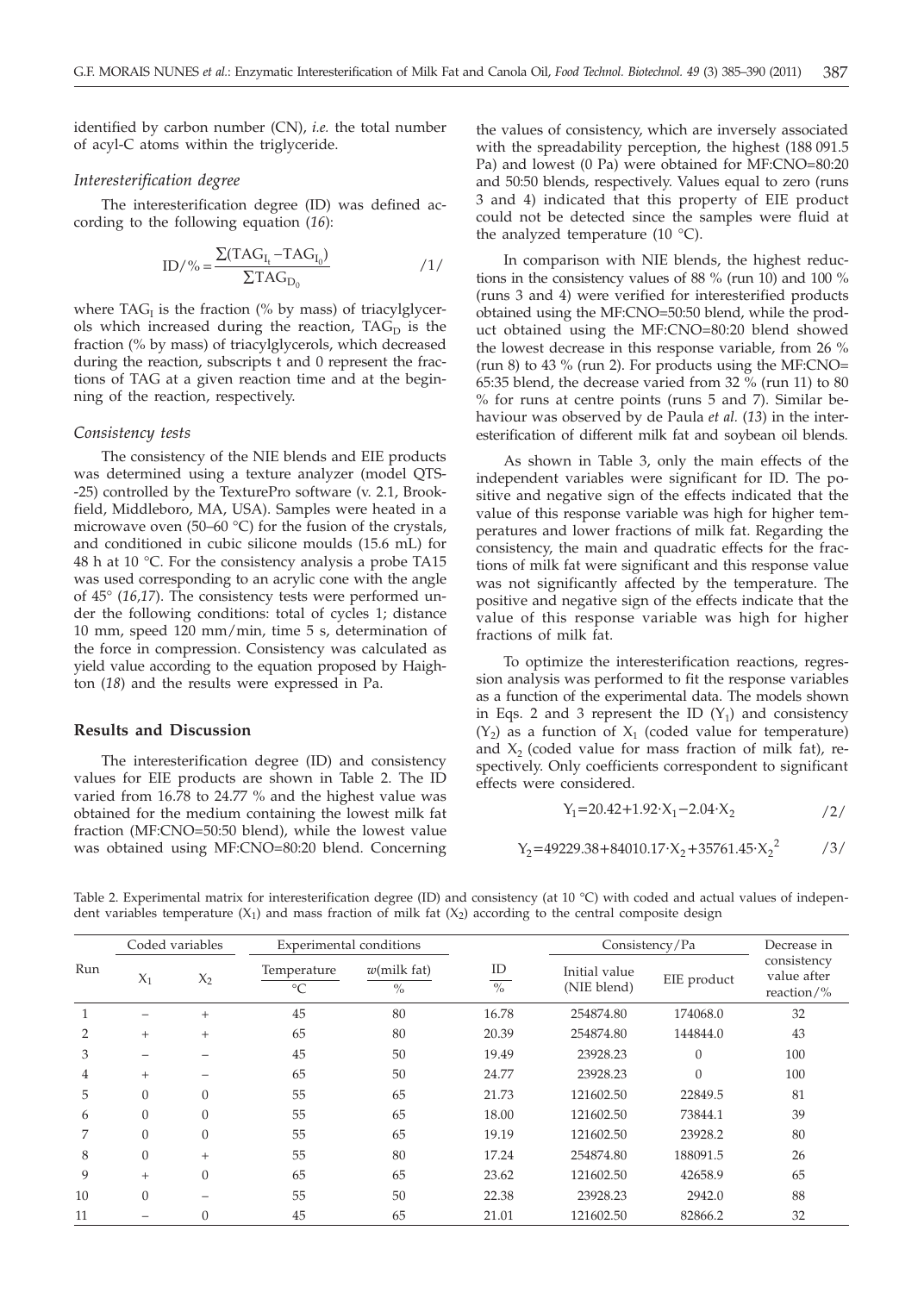| Response<br>variables | Independent variable<br>and interaction | Estimated<br>effects | S.E.     |         | p          |
|-----------------------|-----------------------------------------|----------------------|----------|---------|------------|
|                       | $X_1$                                   | 3.83                 | 1.27     | 3.02    | $0.0294*$  |
|                       | $X_1^2$                                 | 3.11                 | 1.95     | 1.59    | 0.1723     |
| ID                    | $X_2$                                   | $-4.08$              | 1.27     | $-3.21$ | $0.0237*$  |
|                       | $X_2^2$                                 | $-1.90$              | 1.95     | $-0.97$ | 0.3756     |
|                       | $X_1 \cdot X_2$                         | $-0.83$              | 1.55     | $-0.54$ | 0.6143     |
| Consistency           | $X_1$                                   | $-23143.8$           | 20214.61 | $-1.14$ | 0.3041     |
|                       | $X_1^2$                                 | 4748.7               | 31109.63 | 0.15    | 0.8846     |
|                       | $X_2$                                   | 168020.3             | 20214.61 | 8.31    | $0.0004*$  |
|                       | $X_2^2$                                 | 70256.6              | 31109.63 | 2.26    | $0.0735**$ |
|                       | $X_1 \cdot X_2$                         | $-14612.0$           | 24757.74 | $-0.59$ | 0.5807     |

Table 3. Estimated effects, standard errors (S.E.), *t-*test and p-values for interesterification degree (ID) and consistency of the products of interesterification of the blends of milk fat and canola oil catalyzed by *Rhizopus oryzae* lipase immobilized in SiO2-PVA, according to the central composite design

 $*p<0.05$ ,  $*p<0.10$ ; X<sub>1</sub>=temperature, X<sub>2</sub>=milk fat mass fraction

These models were validated by the corresponding analysis of variance (ANOVA) as displayed in Table 4. The statistical analysis of the models fitted for ID and consistency indicated that they were significant at 95 % confidence level, without significant lack of fit (p>0.10). Moreover, the  $R^2$  value indicated that the models can explain more than 70 % of the experimental variability for ID and more than 91 % experimental variability for consistency.

Fig. 1 shows the response surfaces with the results predicted by the adjusted models for: a) ID and b) consistency values. As can be observed, the highest value for ID (about 25 %) can be obtained using the MF:CNO= 50:50 blend, while the lowest value for ID (about 15 %) can be achieved using the MF:CNO=80:20 blend. The influence of the medium composition on the ID can be explained by the specificity of *Rhizopus oryzae* lipase for C18 fatty acids (*19*), as found in a substrate having higher amount (or fraction) of canola oil. These results are comparable to those described by de Paula *et al.* (*13*) where interesterification of milk fat and soybean oil blends was catalyzed by *Rhizopus oryzae* lipase immobilized on SiO<sub>2</sub>-PVA.

Fig. 1a also shows that increased temperatures resulted in increased ID values. This behaviour can be related to the temperature effect on the medium viscosity; higher temperatures allow better medium agitation and consequently a higher reaction rate can be achieved.

Regarding the consistency values (Fig. 1b), a quadratic decline was observed with a decrease of the milk fat mass fraction in the blend. Blends between MF:CNO=60:40 and 70:30 resulted in products with consistency values

| Table 4. Analysis of variance (ANOVA) of the fitted models for interesterification degree (ID) and consistency of the products obtained |  |  |
|-----------------------------------------------------------------------------------------------------------------------------------------|--|--|
| in the interesterification of milk fat and canola oil blends catalyzed by Rhizopus oryzae lipase immobilized on SiO2-PVA                |  |  |

| Response<br>variables | Factor         | Sum of square        | Degrees<br>of freedom | Mean<br>square       | $\rm F$ | $\mathbf{p}$ |
|-----------------------|----------------|----------------------|-----------------------|----------------------|---------|--------------|
|                       | Model          | 46.97                | $\overline{2}$        | 23.49                | 9.54    | $0.0076*$    |
|                       | $X_1$          | 22.04                | 1                     | 22.04                | 8.95    | $0.0193*$    |
|                       | $X_2$          | 24.93                | 1                     | 24.93                | 10.13   | $0.0130*$    |
|                       | Residual error | 19.69                | 8                     | 2.46                 |         |              |
| ID                    | Lack of fit    | 12.43                | 6                     | 2.07                 | 0.57    | 0.7483       |
|                       | Pure error     | 7.26                 | $\overline{2}$        | 3.63                 |         |              |
|                       | $R^2$          | 0.7046               |                       |                      |         |              |
|                       | Adj $R^2$      | 0.6307               |                       |                      |         |              |
| Consistency           | Model          | $4.58 \cdot 10^{10}$ | $\overline{2}$        | $2.29 \cdot 10^{10}$ | 44.76   | $< 0.0001*$  |
|                       | $X_2$          | $4.24 \cdot 10^{10}$ | $\mathbf{1}$          | $4.24 \cdot 10^{10}$ | 82.71   | $< 0.0001*$  |
|                       | $X_2^2$        | $3.49 \cdot 10^{9}$  | $\mathbf{1}$          | $3.49 \cdot 10^{9}$  | 6.81    | $0.0311*$    |
|                       | Residual error | $4.10 \cdot 10^{9}$  | 8                     | $5.12 \cdot 10^8$    |         |              |
|                       | Lack of fit    | $2.40 \cdot 10^{9}$  | 6                     | $3.99 \cdot 10^8$    | 0.47    | 0.7993       |
|                       | Pure error     | $1.70 \cdot 10^{9}$  | $\overline{2}$        | $8.49 \cdot 10^8$    |         |              |
|                       | $R^2$          | 0.9180               |                       |                      |         |              |
|                       | Adj $R^2$      | 0.8975               |                       |                      |         |              |

 $*p<0.05$ ; X<sub>1</sub>=temperature, X<sub>2</sub>=mass fraction of milk fat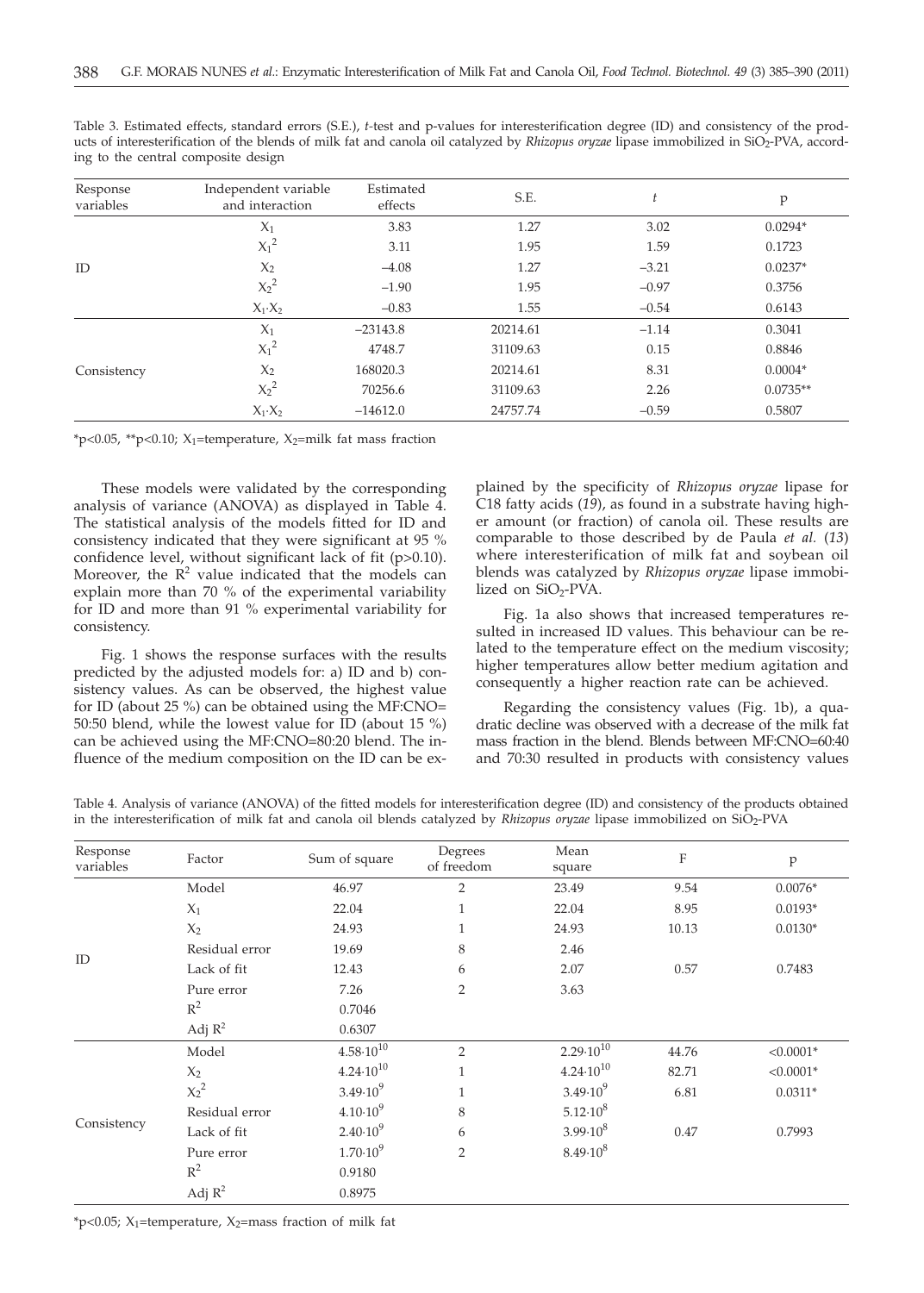

Fig. 1. Response surface fitted to the experimental data points corresponding to: a) the interesterification degree (ID) and b) consistency of the products obtained from the interesterification of milk fat and canola oil blends catalyzed by *Rhizopus oryzae* lipase immobilized in SiO<sub>2</sub>-PVA

in the range from 19 613 to 78 453 Pa, with satisfactory plasticity and spreadability properties to be used at refrigerated temperatures, according to Haighton criteria (*18*). Thus, the MF:CNO=65:35 blend was selected. In relation to the temperature, the lowest value  $(45 \degree C)$  was chosen because high temperatures can adversely affect butter flavour, demand high energy cost and when used for a long time, they can inactive the enzyme. Moreover, the effect of temperature was not significant on the product consistency and it was observed that the variation of temperature in the studied range resulted in a variation of the ID value from 16 to 25 %, which was not considered enough to justify the use of temperatures higher than 45 °C. To confirm the models fitted for ID and consistency, a reaction was performed under the selected conditions (MF:CNO=65:35 blend and 45 °C), and the following values were obtained: ID=19.77 % and consistency=56 290 Pa. The experimental results are in agreement with the predicted values since the values were within the range predicted by the models at 95 % confidence level.

# **Conclusions**

The potential of *Rhizopus oryzae* lipase immobilized on SiO<sub>2</sub>-PVA to mediate the interesterification of milk fat and canola oil (MF:CNO) blends in a solvent-free system was demonstrated. The highest interesterification degree (ID) and reduction of the consistency value were obtained for the blend with the lowest MF fraction (50 %). The statistical analyses showed that the mass fraction of MF in the blend and temperature were significant for ID, while for consistency, only the MF mass fraction was significant. Empiric models for ID and consistency were obtained and the most suitable conditions were established: 65 % of milk fat and 35 % of canola oil, and temperature of 45 °C. This process is a promising approach to obtain a product incorporating a portion of unsaturated and essential fatty acids of canola oil with the desirable flavour of milk fat and better spreadability under refrigerated conditions.

## *Acknowledgements*

This work was supported by research grants from the Brazilian Research Council CNPq and FAPESP.

#### **References**

- *1.* T.H. Rønne, C. Jacobsen, X. Xu, Deodorization of lipase- -interesterified butterfat and rapeseed oil blends in a pilot deodorizer, *Eur. J. Lipid Sci. Technol. 108* (2006) 182–192.
- *2.* P.W. Parodi: Nutritional Significance of Milk Lipids. In: *Advanced Dairy Chemistry: Lipids*, *Vol. 2,* P.F. Fox, P.L.H. McSweeney (Eds.), Springer Science+Business Media, Inc., New York, NY, USA (2006) pp. 601–639.
- *3.* P.W. Parodi: Milk Fat Nutrition. In: *Dairy Fats and Related Products,* A.Y. Tamime (Ed.), Wiley-Blackwell, Oxford, UK (2009) pp. 28–51.
- *4.* C. Lopez, C. Bourgaux, P. Lesieur, A. Riaublanc, M. Ollivon, Milk fat and primary fractions obtained by dry fractionation 1. Chemical composition and crystallisation properties, *Chem. Phys. Lipids*, *144* (2006) 17–33.
- *5.* M.A. Augustin, C. Versteeg: Milk Fat: Physical, Chemical and Enzymatic Modification. In: *Advanced Dairy Chemistry: Lipids, Vol. 2,* P.F. Fox, P.L.H. McSweeney (Eds.), Springer Science+Business Media, Inc., New York, NY, USA (2006) pp. 293–332.
- *6.* J.M. Giet, M. Aguedo, S. Danthine, M. Paquot, A. Thomas, M. Vandenbol *et al.*, Enzymatic interesterification of anhydrous milk fat with rapeseed and/or linseed oil: Oxidative stability, *J. Agric. Food. Chem. 57* (2009) 6787–6794.
- *7.* V. Lassalle, G. Barrera Galland, M.L. Ferreira, Lipase-catalyzed copolymerization of lactic and glycolic acid with potential as drug delivery devices, *Bioproces Biosyst. Eng*. *31* (2008) 499–508.
- *8.* J.A. Shin, C.C. Akoh, K.T. Lee, Production and physicochemical properties of functional-butterfat through enzymatic interesterification in a continuous reactor, *J. Agric. Food. Chem. 57* (2009) 888–900.
- *9.* M. Aguedo, J.M. Giet, E. Hanon, G. Lognay, B. Wathelet, J. Destain *et al*., Calorimetric study of milk fat/rapeseed oil blends and their interesterification products, *Eur. J. Lipid Sci. Technol. 111* (2009) 376–385.
- *10.* G.F.M. Nunes, A. Veloso de Paula, H. Ferreira de Castro, J.C. dos Santos, Biochemical modification of milkfat, *Quim. Nova*, *33* (2010) 431–437.
- *11.* A.V. de Paula, G.F.M. Nunes, J.L. Silva, H.F. de Castro, J.C. dos Santos, Screening of food grade lipases to be used in esterification and interesterification reactions of industrial interest, *Appl. Biochem. Biotechnol. 160* (2010) 1146–1156.
- *12.* L. Freitas, P.C.M. Da Rós, J.C. dos Santos, H.F. de Castro, An integrated approach to produce biodiesel and monoglycerides by enzymatic interestification of babassu oil (*Orbinya* sp.), *Process Biochem. 44* (2009) 1068–1074.